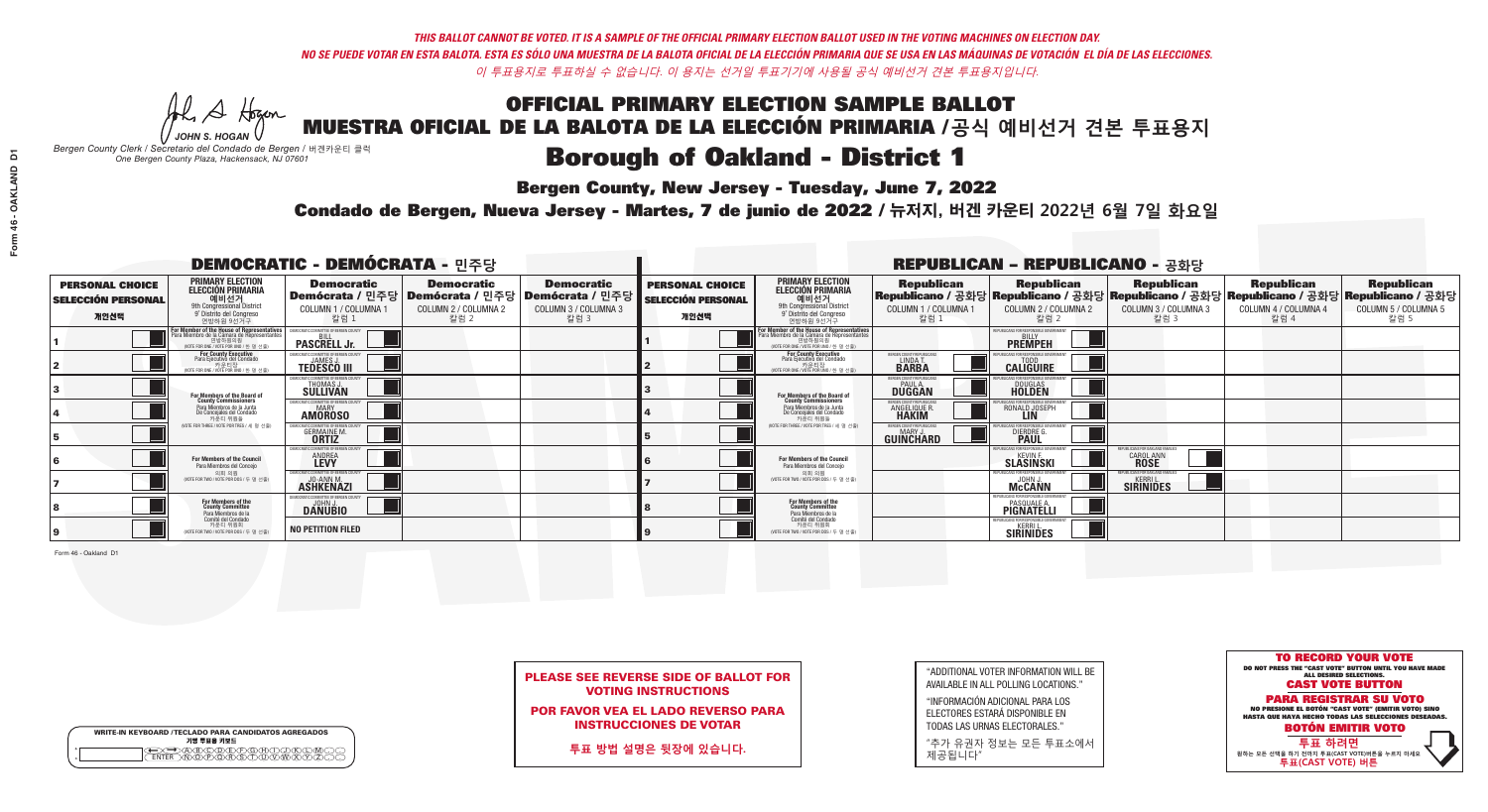**Bergen County, New Jersey - Tuesday, June 7, 2022** 

A Hogen *JOHN S. HOGAN*

|         | <b>WRITE-IN KEYBOARD /TECLADO PARA CANDIDATOS AGREGADOS</b><br>기명 투표용 키보드 |
|---------|---------------------------------------------------------------------------|
| ٥       | )(B)C)(D)(E)(F)(G)(H)(                                                    |
| $\circ$ | <u>፝ዀ፝</u> ፙዂጞቝ                                                           |

*Bergen County Clerk / Secretario del Condado de Bergen /* 버겐카운티 클럭 *One Bergen County Plaza, Hackensack, NJ 07601*

Condado de Bergen, Nueva Jersey - Martes, 7 de junio de 2022 / 뉴저지, 버겐 카운티 2022년 6월 7일 화요일 *One Bergen County Plaza, Hackensack, NJ 07601*



|  |                            | <b>PLEASE SEE REVERSE SIDE OF BALLOT FOR</b> |  |
|--|----------------------------|----------------------------------------------|--|
|  | <b>VOTING INSTRUCTIONS</b> |                                              |  |

POR FAVOR VEA EL LADO REVERSO PARA INSTRUCCIONES DE VOTAR

**투표 방법 설명은 뒷장에 있습니다.**

| "ADDITIONAL VOTER INFORMATION WILL BE |
|---------------------------------------|
| AVAILABLE IN ALL POLLING LOCATIONS."  |

"INFORMACIÓN ADICIONAL PARA LOS ELECTORES ESTARÁ DISPONIBLE EN TODAS LAS URNAS ELECTORALES."

"추가 유권자 정보는 모든 투표소에서 제공됩니다"

|                                                             |                                                                                                                                               | <b>DEMOCRATIC - DEMÓCRATA - 민주당</b>                                      |                                                   |                                                                                                        |                                                             |                                                                                                                                   |                                                            | <b>REPUBLICAN - REPUBLICANO - 공화당</b>                                                                                                          |                                                            |                                                   |                                                   |
|-------------------------------------------------------------|-----------------------------------------------------------------------------------------------------------------------------------------------|--------------------------------------------------------------------------|---------------------------------------------------|--------------------------------------------------------------------------------------------------------|-------------------------------------------------------------|-----------------------------------------------------------------------------------------------------------------------------------|------------------------------------------------------------|------------------------------------------------------------------------------------------------------------------------------------------------|------------------------------------------------------------|---------------------------------------------------|---------------------------------------------------|
| <b>PERSONAL CHOICE</b><br><b>SELECCIÓN PERSONAL</b><br>개인선택 | <b>PRIMARY ELECTION</b><br><b>ELECCIÓN PRIMARIA</b><br>예비선거<br><sup>9th</sup> Congressional District<br>9° Distrito del Congreso<br>연방하원 9선거구 | <b>Democratic</b><br>COLUMN 1 / COLUMNA 1<br>칼럼 :                        | <b>Democratic</b><br>COLUMN 2 / COLUMNA 2<br>칼럼 2 | <b>Democratic</b><br>Demócrata / 민주당 Demócrata / 민주당 Demócrata / 민주당 D<br>COLUMN 3 / COLUMNA 3<br>칼럼 3 | <b>PERSONAL CHOICE</b><br><b>SELECCIÓN PERSONAL</b><br>개인선택 | <b>PRIMARY ELECTION</b><br>ELECCIÓN PRIMARIA<br>예비선거<br>9th Congressional District<br>9° Distrito del Congreso<br>연방하원 9선거구       | <b>Republican</b><br>COLUMN 1 / COLUMNA 1<br>칼럼            | <b>Republican</b><br>Republicano / 공화당 Republicano / 공화당 Republicano / 공화당 Republicano / 공화당 Republicano / 공화당<br>COLUMN 2 / COLUMNA 2<br>칼럼 2 | <b>Republican</b><br>COLUMN 3 / COLUMNA 3<br>칼럼 3          | <b>Republican</b><br>COLUMN 4 / COLUMNA 4<br>칼럼 4 | <b>Republican</b><br>COLUMN 5 / COLUMNA 5<br>칼럼 5 |
|                                                             | or Member of the House of Representatives<br>ara Miembro de la Cámara de Representantes<br>연방하원의원<br>(VOTE FOR ONE / VOTE POR UNO / 한 명 선출)   | <b>PASCRELL Jr.</b>                                                      |                                                   |                                                                                                        |                                                             | For Member of the House of Representatives<br>Para Miembro de la Cámara de Representantes<br>NOTE FOR ONE / VOTE POR UNO / 한 명 선출 |                                                            | PUBLICANS FOR RESPONSIBLE GOVERN<br><b>PREMPEH</b>                                                                                             |                                                            |                                                   |                                                   |
|                                                             | <b>For County Executive</b><br>Para Ejecutivo del Condado<br>가운티장<br>(VOTE FOR ONE / VOTE POR UNO / 한 명 선출)                                   | EMOCRATIC COMMITTEE OF BERGEN COUNTY<br><b>TEDESCO III</b>               |                                                   |                                                                                                        |                                                             | For County Executive<br>Para Ejecutivo del Condado<br>카운티장<br>(VOTE FOR ONE / VOTE POR UNO / 한 명 선출)                              | ERGEN COUNTY REPUBLICA<br>LINDA T.<br><b>BARBA</b>         | <b>CALIGUIRE</b>                                                                                                                               |                                                            |                                                   |                                                   |
|                                                             | For Members of the Board of<br>County Commissioners                                                                                           | <b>DCRATIC COMMITTEE OF BERGEN COUNT</b><br>THOMAS J.                    |                                                   |                                                                                                        |                                                             | For Members of the Board of<br>County Commissioners                                                                               | ERGEN COUNTY REPUBLICAN<br><b>PAUL A.</b><br><b>DUGGAN</b> | <b>DOUGLAS</b>                                                                                                                                 |                                                            |                                                   |                                                   |
|                                                             | Para Miembros de la Junta<br>De Concejales del Condado<br>카운티 위원들                                                                             | OCRATIC COMMITTEE OF BERGEN COUNTY<br><b>MARY</b><br><b>AMOROSO</b>      |                                                   |                                                                                                        |                                                             | Para Miembros de la Junta<br>De Concejales del Condado<br>카우티 위원들                                                                 | ERGEN COUNTY REPUBLICAN<br>ANGELIQUE R                     | RONALD JOSEPH                                                                                                                                  |                                                            |                                                   |                                                   |
|                                                             | NOTE FOR THREE / VOTE POR TRES / 세 명 선출)                                                                                                      | <b>ATIC COMMITTEE OF BERGEN CO</b><br><b>GERMAINE M.</b><br><b>ORTIZ</b> |                                                   |                                                                                                        |                                                             | (VOTE FOR THREE / VOTE POR TRES / 세 명 선출)                                                                                         | ERGEN COUNTY REPUBLICANS<br><b>MARY J</b><br>GUINCHARD     | FNR RESPNNSIRI E I<br>DIERDRE G                                                                                                                |                                                            |                                                   |                                                   |
|                                                             | For Members of the Council<br>Para Miembros del Conceio                                                                                       | OCRATIC COMMITTEE OF BERGEN COUNTY<br><b>ANDREA</b>                      |                                                   |                                                                                                        |                                                             | For Members of the Council<br>Para Miembros del Concejo                                                                           |                                                            | RI ICANS FOR RESPONSIRI E G<br><b>SLÄSINSKI</b>                                                                                                | PUBLICANS FOR OAKLAND FAMILIES<br>CAROL ANN<br><b>ROSE</b> |                                                   |                                                   |
|                                                             | 의회 의원<br>(VOTE FOR TWO / VOTE POR DOS / 두 명 선출)                                                                                               | EMOCRATIC COMMITTEE OF BERGEN COUNT<br><b>ASHKENAZI</b>                  |                                                   |                                                                                                        |                                                             | 이히 이워<br>NOTE FOR TWO / VOTE POR DOS / 두 명 선출)                                                                                    |                                                            | PURLICANS FOR RESPONSIBLE GOVERNM<br><b>McCANN</b>                                                                                             | UBI ICANS FOR OAKI AND FAMILIES<br><b>SIRINIDES</b>        |                                                   |                                                   |
|                                                             | For Members of the<br>County Committee<br>Para Miembros de la<br>Comité del Condado                                                           | <b>JAWORSKI</b>                                                          |                                                   |                                                                                                        |                                                             | For Members of the<br>County Committee<br>Para Miembros de la<br>Comité del Condado                                               |                                                            | <b>NO PETITION FILED</b>                                                                                                                       |                                                            |                                                   |                                                   |
|                                                             | 카운티 위원회<br>NOTE FOR TWO / VOTE POR DOS / 두 명 선출)                                                                                              | <b>JAWORSKI</b>                                                          |                                                   |                                                                                                        |                                                             | 카운티 위원회<br>NOTE FOR TWO / VOTE POR DOS / 두 명 선출)                                                                                  |                                                            | <b>NO PETITION FILED</b>                                                                                                                       |                                                            |                                                   |                                                   |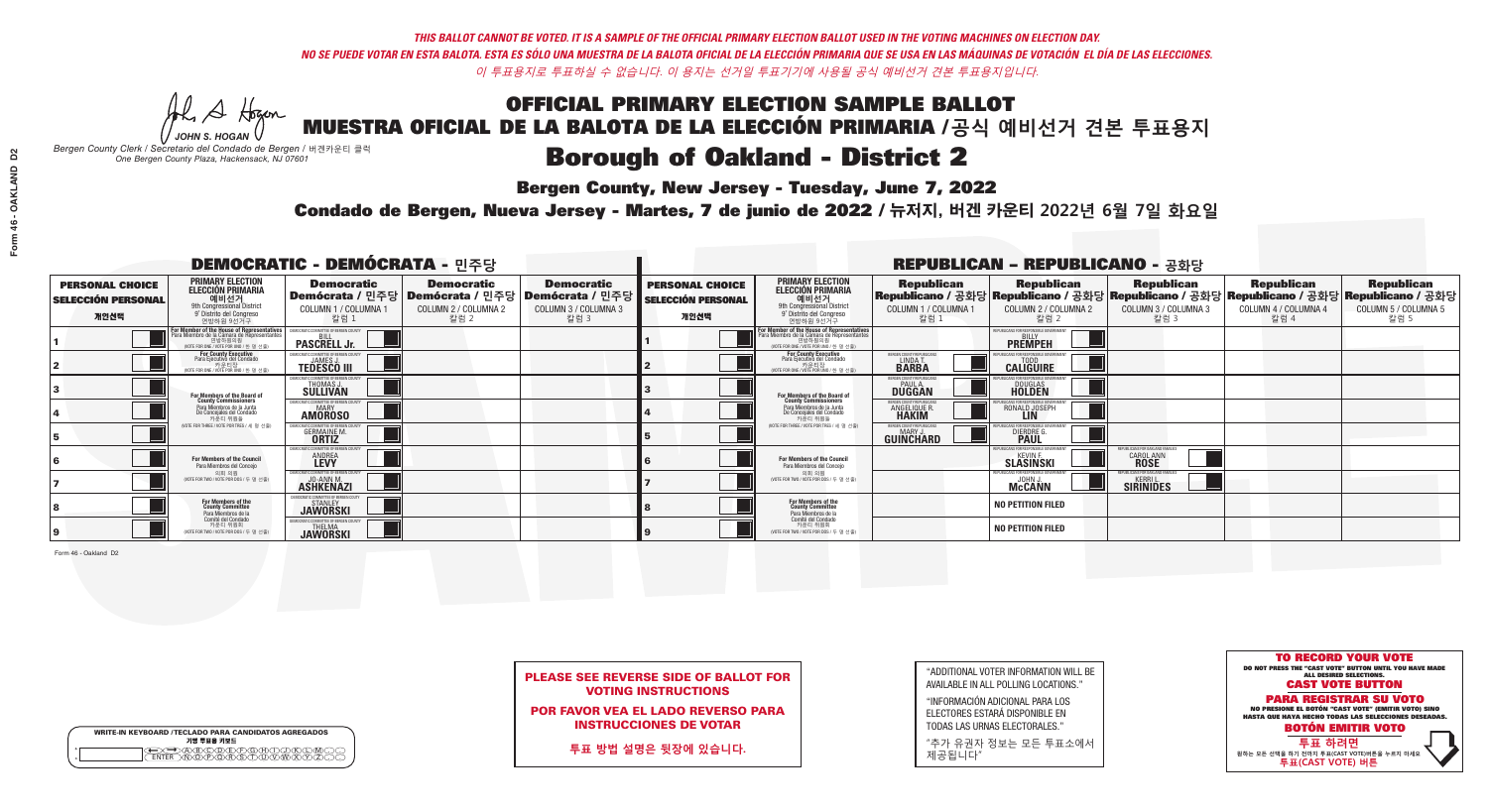**Bergen County, New Jersey - Tuesday, June 7, 2022** 

A Hogen *JOHN S. HOGAN*

| <b>WRITE-IN KEYBOARD /TECLADO PARA CANDIDATOS AGREGADOS</b><br>기명 투표용 키보드 |  |
|---------------------------------------------------------------------------|--|
| A)B)C)D)E)(F)(G)(H)(1<br><u>ጒ፝፟፟፟</u> ፟፝፟፟፟፝ዀ፝ዀ፝፟ዀ                        |  |

*Bergen County Clerk / Secretario del Condado de Bergen /* 버겐카운티 클럭 *One Bergen County Plaza, Hackensack, NJ 07601*

Condado de Bergen, Nueva Jersey - Martes, 7 de junio de 2022 / 뉴저지, 버겐 카운티 2022년 6월 7일 화요일 *One Bergen County Plaza, Hackensack, NJ 07601*



|                            | <b>PLEASE SEE REVERSE SIDE OF BALLOT FOR</b> |
|----------------------------|----------------------------------------------|
| <b>VOTING INSTRUCTIONS</b> |                                              |

POR FAVOR VEA EL LADO REVERSO PARA INSTRUCCIONES DE VOTAR

**투표 방법 설명은 뒷장에 있습니다.**

"ADDITIONAL VOTER INFORMATION WILL BE AVAILABLE IN ALL POLLING LOCATIONS."

"INFORMACIÓN ADICIONAL PARA LOS ELECTORES ESTARÁ DISPONIBLE EN TODAS LAS URNAS ELECTORALES."

"추가 유권자 정보는 모든 투표소에서 제공됩니다"

|                                                             |                                                                                                                                             | <b>DEMOCRATIC - DEMÓCRATA - 민주당</b>                                       |                                                   |                                                                                                        |                                                             |                                                                                                                                                       |                                                            | <b>REPUBLICAN - REPUBLICANO - 공화당</b>                                                                                                          |                                                     |                                                   |                                                   |
|-------------------------------------------------------------|---------------------------------------------------------------------------------------------------------------------------------------------|---------------------------------------------------------------------------|---------------------------------------------------|--------------------------------------------------------------------------------------------------------|-------------------------------------------------------------|-------------------------------------------------------------------------------------------------------------------------------------------------------|------------------------------------------------------------|------------------------------------------------------------------------------------------------------------------------------------------------|-----------------------------------------------------|---------------------------------------------------|---------------------------------------------------|
| <b>PERSONAL CHOICE</b><br><b>SELECCIÓN PERSONAL</b><br>개인선택 | <b>PRIMARY ELECTION</b><br><b>ELECCIÓN PRIMARIA</b><br>예비선거<br>애비선거<br>9° Distrito del Congreso<br>연방하원 9선거구                                | <b>Democratic</b><br>COLUMN 1 / COLUMNA 1<br>칼럼                           | <b>Democratic</b><br>COLUMN 2 / COLUMNA 2<br>칼럼 2 | <b>Democratic</b><br>Demócrata / 민주당 Demócrata / 민주당 Demócrata / 민주당 D<br>COLUMN 3 / COLUMNA 3<br>칼럼 3 | <b>PERSONAL CHOICE</b><br><b>SELECCIÓN PERSONAL</b><br>개인선택 | <b>PRIMARY ELECTION</b><br>ELECCIÓN PRIMARIA<br>예비선거<br>9th Congressional District<br>9° Distrito del Congreso<br>연방하원 9선거구                           | <b>Republican</b><br>COLUMN 1 / COLUMNA 1<br>칼럼            | <b>Republican</b><br>Republicano / 공화당 Republicano / 공화당 Republicano / 공화당 Republicano / 공화당 Republicano / 공화당<br>COLUMN 2 / COLUMNA 2<br>칼럼 2 | <b>Republican</b><br>COLUMN 3 / COLUMNA 3<br>칼럼 3   | <b>Republican</b><br>COLUMN 4 / COLUMNA 4<br>칼럼 4 | <b>Republican</b><br>COLUMN 5 / COLUMNA 5<br>칼럼 5 |
|                                                             | or Member of the House of Representatives<br>ara Miembro de la Cámara de Representantes<br>연방하원의원<br>(VOTE FOR ONE / VOTE POR UNO / 한 명 선출) | <b>PASCRELL Jr.</b>                                                       |                                                   |                                                                                                        |                                                             | .<br>F <mark>or Member of the House of Representative</mark> s<br>Para Miembro de la Cámara de Representantes<br>NOTE FOR ONE / VOTE POR UNO / 한 명 선출 |                                                            | PUBLICANS FOR RESPONSIBLE GOVERN<br><b>PREMPEH</b>                                                                                             |                                                     |                                                   |                                                   |
|                                                             | For County Executive<br>Para Ejecutivo del Condado<br>7 카운티장<br>(VOTE FOR ONE / VOTE POR UNO / 한 명 선출)                                      | EMOCRATIC COMMITTEE OF BERGEN COUNTY<br><b>TEDESCO III</b>                |                                                   |                                                                                                        |                                                             | For County Executive<br>Para Ejecutivo del Condado<br>카운티장<br>(VOTE FOR ONE / VOTE POR UNO / 한 명 선출)                                                  | ERGEN COUNTY REPUBLICA<br><b>I INDAT</b><br><b>BARBA</b>   | <b>CALIGUIRE</b>                                                                                                                               |                                                     |                                                   |                                                   |
|                                                             | For Members of the Board of<br>County Commissioners                                                                                         | CRATIC COMMITTEE OF BERGEN COUNT<br>THOMAS J.                             |                                                   |                                                                                                        |                                                             | <b>For Members of the Board of</b><br>County Commissioners                                                                                            | ERGEN COUNTY REPUBLICAN<br><b>PAUL A.</b><br><b>DUGGAN</b> | <b>DOUGLAS</b>                                                                                                                                 |                                                     |                                                   |                                                   |
|                                                             | Para Miembros de la Junta<br>De Concejales del Condado<br>카운티 위원들                                                                           | <b>DCRATIC COMMITTEE OF BERGEN COUNT</b><br><b>MARY</b><br><b>AMOROSO</b> |                                                   |                                                                                                        |                                                             | Para Miembros de la Junta<br>De Concejales del Condado<br>카우티 위원들                                                                                     | <b><i>RGEN COUNTY REPUBLICAN</i></b><br>ANGELIQUE R        | RONALD JOSEPH                                                                                                                                  |                                                     |                                                   |                                                   |
|                                                             | NOTE FOR THREE / VOTE POR TRES / 세 명 선출                                                                                                     | JTIC COMMITTEE OF BERGEN COI<br><b>GERMAINE M.</b><br><b>ORTIZ</b>        |                                                   |                                                                                                        |                                                             | (VOTE FOR THREE / VOTE POR TRES / 세 명 선출)                                                                                                             | ERGEN COUNTY REPUBLICANS<br>$MARY$ .<br>GUINCHARD          | FNR RESPNNSIRI E I<br>DIERDRE <sup>(1</sup>                                                                                                    |                                                     |                                                   |                                                   |
|                                                             | For Members of the Council<br>Para Miembros del Conceio                                                                                     | MOCRATIC COMMITTEE OF BERGEN COUNTY<br><b>ANDREA</b>                      |                                                   |                                                                                                        |                                                             | For Members of the Council<br>Para Miembros del Concejo                                                                                               |                                                            | HRI ICANS FOR RESPONSIRI E I<br><b>SLÄSINSKI</b>                                                                                               | EPUBLICANS FOR OAKLAND FAMILIES<br>CAROL ANN        |                                                   |                                                   |
|                                                             | 의회 의원<br>(VOTE FOR TWO / VOTE POR DOS / 두 명 선출)                                                                                             | EMOCRATIC COMMITTEE OF BERGEN COUNTY<br><b>ASHKENAZI</b>                  |                                                   |                                                                                                        |                                                             | 의회 의원<br>(VOTE FOR TWO / VOTE POR DOS / 두 명 선출)                                                                                                       |                                                            | <b>McCANN</b>                                                                                                                                  | UBI ICANS FOR OAKI AND FAMILIES<br><b>SIRINIDES</b> |                                                   |                                                   |
|                                                             | For Members of the<br>County Committee<br>Para Miembros de la                                                                               | CESAR<br><b>ARREDONDO</b>                                                 |                                                   |                                                                                                        |                                                             | For Members of the<br>County Committee<br>Para Miembros de la<br>Comité del Condado                                                                   |                                                            | <b>KULMALA</b>                                                                                                                                 |                                                     |                                                   |                                                   |
|                                                             | Comité del Condado<br>카운티 위원회<br>NOTE FOR TWO / VOTE POR DOS / 두 명 선출)                                                                      | <b>NO PETITION FILED</b>                                                  |                                                   |                                                                                                        |                                                             | 카운티 위원회<br>NOTE FOR TWO / VOTE POR DOS / 두 명 선출)                                                                                                      |                                                            | <b>FPUBLICANS FOR RESPONSIBLE GOVERNMED</b><br>GRÖSLINGER                                                                                      |                                                     |                                                   |                                                   |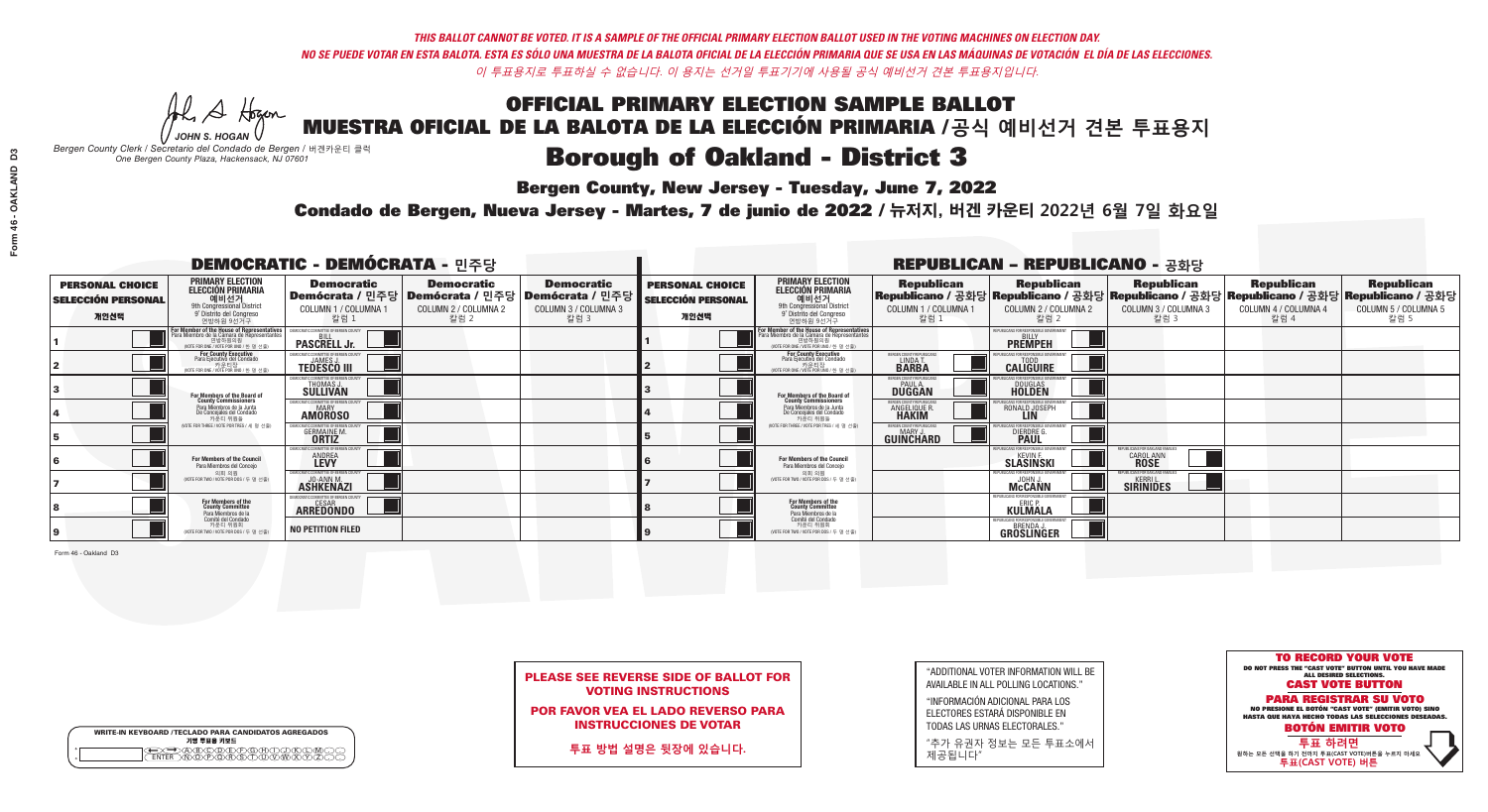Al Stogan

**Bergen County, New Jersey - Tuesday, June 7, 2022** 

| <b>WRITE-IN KEYBOARD /TECLADO PARA CANDIDATOS AGREGADOS</b><br>기명 투표용 키보드 |  |
|---------------------------------------------------------------------------|--|
| (A)B)C)D)E)(F)(G)(H)(T)(T)(<br>o<br>心面有心的<br>o                            |  |

*JOHN S. HOGAN Bergen County Clerk / Secretario del Condado de Bergen /* 버겐카운티 클럭 *One Bergen County Plaza, Hackensack, NJ 07601*

Condado de Bergen, Nueva Jersey - Martes, 7 de junio de 2022 / 뉴저지, 버겐 카운티 2022년 6월 7일 화요일 *One Bergen County Plaza, Hackensack, NJ 07601*



|  | <b>PLEASE SEE REVERSE SIDE OF BALLOT FOR</b> |  |  |
|--|----------------------------------------------|--|--|
|  | <b>VOTING INSTRUCTIONS</b>                   |  |  |

POR FAVOR VEA EL LADO REVERSO PARA INSTRUCCIONES DE VOTAR

**투표 방법 설명은 뒷장에 있습니다.**

| "ADDITIONAL VOTER INFORMATION WILL BE |
|---------------------------------------|
| AVAILABLE IN ALL POLLING LOCATIONS."  |
|                                       |

"INFORMACIÓN ADICIONAL PARA LOS ELECTORES ESTARÁ DISPONIBLE EN TODAS LAS URNAS ELECTORALES."

"추가 유권자 정보는 모든 투표소에서 제공됩니다"

| <b>DEMOCRATIC - DEMÓCRATA - 민주당</b>                         |                                                                                                                                                             |                                                                             |                                                   |                                                                                                              | <b>REPUBLICAN - REPUBLICANO - 공화당</b>                       |                                                                                                                                             |                                                                |                                                                                                                                                |                                                            |                                                   |                                                   |
|-------------------------------------------------------------|-------------------------------------------------------------------------------------------------------------------------------------------------------------|-----------------------------------------------------------------------------|---------------------------------------------------|--------------------------------------------------------------------------------------------------------------|-------------------------------------------------------------|---------------------------------------------------------------------------------------------------------------------------------------------|----------------------------------------------------------------|------------------------------------------------------------------------------------------------------------------------------------------------|------------------------------------------------------------|---------------------------------------------------|---------------------------------------------------|
| <b>PERSONAL CHOICE</b><br><b>SELECCIÓN PERSONAL</b><br>개인선택 | <b>PRIMARY ELECTION</b><br><b>ELECCIÓN PRIMARIA</b><br>예비선거<br><sup>9th</sup> Congressional District<br>9° Distrito del Congreso<br>연방하원 9선거구               | <b>Democratic</b><br>COLUMN 1 / COLUMNA 1<br>칼럼:                            | <b>Democratic</b><br>COLUMN 2 / COLUMNA 2<br>칼럼 2 | <b>Democratic</b><br>  Demócrata / 민주당   Demócrata / 민주당   Demócrata / 민주당  <br>COLUMN 3 / COLUMNA 3<br>칼럼 3 | <b>PERSONAL CHOICE</b><br><b>SELECCIÓN PERSONAL</b><br>개인선택 | <b>PRIMARY ELECTION</b><br>ELECCIÓN PRIMARIA<br>9th Congressional District<br>9° Distrito del Congreso<br>연방하원 9선거구                         | <b>Republican</b><br>COLUMN 1 / COLUMNA 1<br>칼럼 1              | <b>Republican</b><br>Republicano / 공화당 Republicano / 공화당 Republicano / 공화당 Republicano / 공화당 Republicano / 공화당<br>COLUMN 2 / COLUMNA 2<br>칼럼 2 | <b>Republican</b><br>COLUMN 3 / COLUMNA 3<br>칼럼 3          | <b>Republican</b><br>COLUMN 4 / COLUMNA 4<br>칼럼 4 | <b>Republican</b><br>COLUMN 5 / COLUMNA 5<br>칼럼 5 |
|                                                             | F <mark>or Member of the House of Representatives</mark><br>Para Miembro de la Cámara de Representantes<br>연방하원의원<br>(VOTE FOR ONE / VOTE POR UNO / 한 명 선출) | <b>PASCRELL Jr.</b>                                                         |                                                   |                                                                                                              |                                                             | For Member of the House of Representatives<br>Para Miembro de la Cámara de Representantes<br>연방하원의원<br>WOTE FOR ONE / VOTE POR UNO / 한 명 선출 |                                                                | REPUBLICANS FOR RESPONSIBLE GOVE<br><b>PREMPEH</b>                                                                                             |                                                            |                                                   |                                                   |
|                                                             | For County Executive<br>Para Ejecutivo del Condado<br>가운티장<br>(VOTE FOR ONE / VOTE POR UNO / 한 명 선출)                                                        | JEMOCRATIC COMMITTEE OF BERGEN COUNTY<br><b>TEDESCO III</b>                 |                                                   |                                                                                                              |                                                             | For County Executive<br>Para Ejecutivo del Condado<br>7 카운티장<br>(VOTE FOR ONE / VOTE POR UNO / 한 명 선출)                                      | BERGEN COUNTY REPUBLICAN:<br>LINDA T.                          | <b>CALIGUIRE</b>                                                                                                                               |                                                            |                                                   |                                                   |
|                                                             | For Members of the Board of<br>County Commissioners                                                                                                         | MOCRATIC COMMITTEE OF BERGEN CI<br>THOMAS J.                                |                                                   |                                                                                                              |                                                             | For Members of the Board of<br>County Commissioners                                                                                         | ERGEN COUNTY REPUBLICAN<br><b>PAUL A.</b><br><b>DUGGAN</b>     | <b>DOUGLAS</b>                                                                                                                                 |                                                            |                                                   |                                                   |
|                                                             | Para Miembros de la Junta<br>De Concejales del Condado<br>카운티 위원들                                                                                           | MOCRATIC COMMITTEE OF BERGEN COUNT<br><b>AMOROSO</b>                        |                                                   |                                                                                                              |                                                             | Para Miembros de la Junta<br>De Concejales del Condado<br>카운티 위원들                                                                           | ERGEN COUNTY REPUBLICAN!<br><b>ANGELIQUE R</b><br><b>HAKIM</b> | RONALD JOSEPH                                                                                                                                  |                                                            |                                                   |                                                   |
|                                                             | NOTE FOR THREE / VOTE POR TRES / 세 명 선출)                                                                                                                    | RATIC COMMITTEE OF BERGEN COUN<br><b>GERMAINE M</b>                         |                                                   |                                                                                                              |                                                             | NOTE FOR THREE / VOTE POR TRES / 세 명 선출                                                                                                     | ERGEN COUNTY REPUBLICANS<br>GUIÑCHARD                          | <b>DIERDRE</b>                                                                                                                                 |                                                            |                                                   |                                                   |
|                                                             | For Members of the Council<br>Para Miembros del Conceio                                                                                                     | <b>ANDREA</b>                                                               |                                                   |                                                                                                              |                                                             | For Members of the Council<br>Para Miembros del Conceio                                                                                     |                                                                | SLÄSINSKI                                                                                                                                      | I ICANS FOR OAKI AND FAM<br>CAROL ANN<br><b>ROSE</b>       |                                                   |                                                   |
|                                                             | 의회 의원<br>(VOTE FOR TWO / VOTE POR DOS / 두 명 선출)                                                                                                             | EMOCRATIC COMMITTEE OF BERGEN COUNT<br><b>JO-ANN M.</b><br><b>ASHKENAZI</b> |                                                   |                                                                                                              |                                                             | 의회 의원<br>WOTE FOR TWO / VOTE POR DOS / 두 명 선출)                                                                                              |                                                                | PLIRI ICANS FOR RESPONSIRI E GOVERNME<br><b>McCANN</b>                                                                                         | FPUBLICANS FOR OAKLAND FAMILIES<br>- 1<br><b>SIRINIDES</b> |                                                   |                                                   |
|                                                             | For Members of the<br>County Committee<br>Para Miembros de la<br>Comité del Condado                                                                         | MOCRATIC COMMITTEE OF BERGEN CO<br><b>SANDLER</b>                           |                                                   |                                                                                                              |                                                             | For Members of the<br>County Committee<br>Para Miembros de la<br>Comité del Condado                                                         |                                                                | <b>NO PETITION FILED</b>                                                                                                                       |                                                            | WE THE PEOPLE<br><b>DEBORAHL</b>                  |                                                   |
|                                                             | 카운티 위원회<br>VOTE FOR TWO / VOTE POR DOS / 두 명 선출)                                                                                                            | CRATIC COMMITTEE OF BERGEN CI<br><b>SIMONE</b><br><b>SANDLER</b>            |                                                   |                                                                                                              |                                                             | 카운티 위원회<br>WOTE FOR TWO / VOTE POR DOS / 두 명 선출)                                                                                            |                                                                | <b>NO PETITION FILED</b>                                                                                                                       |                                                            |                                                   |                                                   |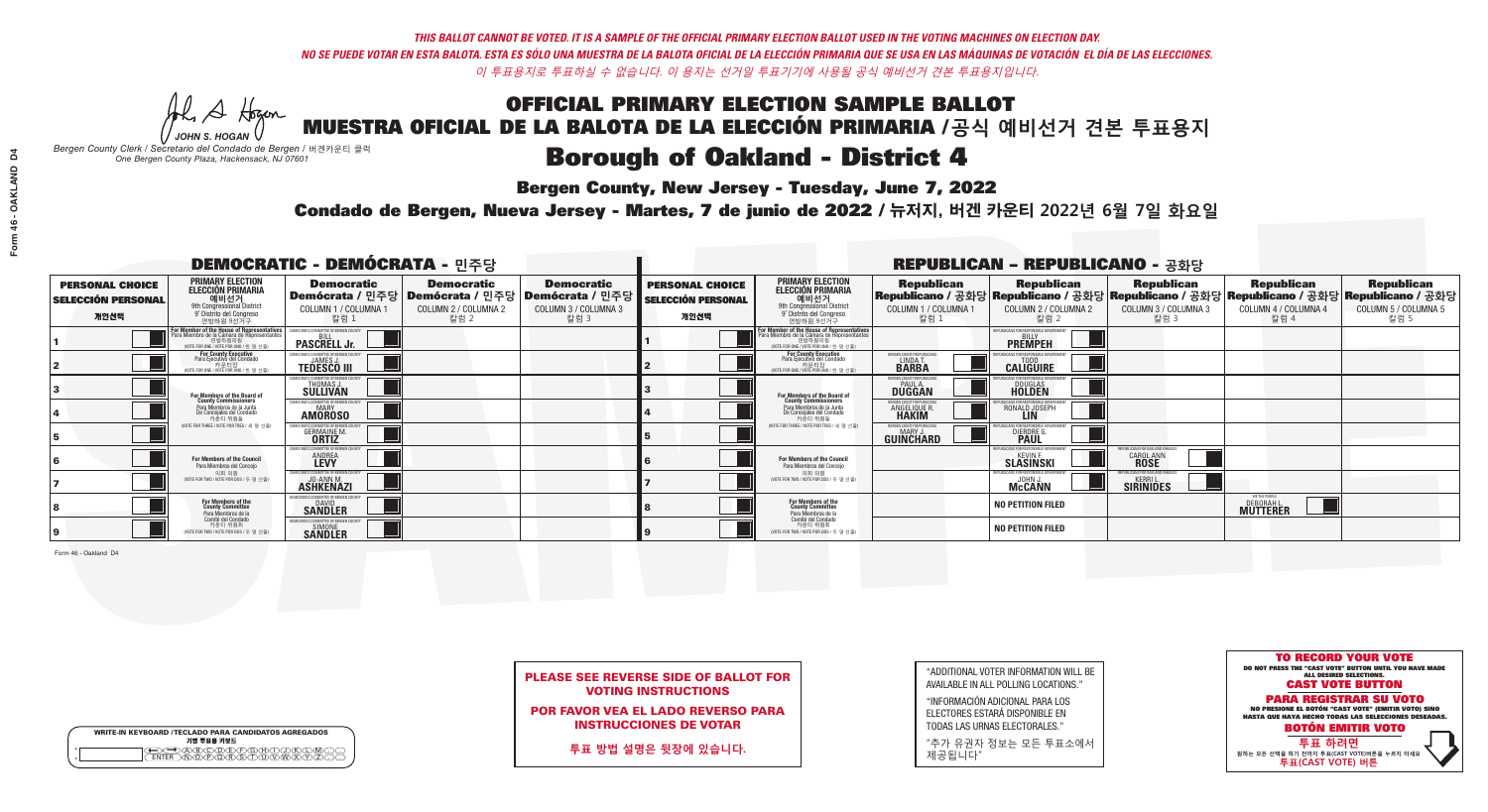A Hogen

**Bergen County, New Jersey - Tuesday, June 7, 2022** 

|         | <b>WRITE-IN KEYBOARD /TECLADO PARA CANDIDATOS AGREGADOS</b><br>기명 투표용 키보드 |
|---------|---------------------------------------------------------------------------|
| ٥       | .)(B)C)(D)(E)(F)(G)(H)(                                                   |
| $\circ$ | <u>፝ዀፙቑ፝፠ዾ</u>                                                            |

*JOHN S. HOGAN Bergen County Clerk / Secretario del Condado de Bergen /* 버겐카운티 클럭 *One Bergen County Plaza, Hackensack, NJ 07601*



PLEASE SEE REVERSE SIDE OF BALLOT FOR VOTING INSTRUCTIONS

POR FAVOR VEA EL LADO REVERSO PARA INSTRUCCIONES DE VOTAR

**투표 방법 설명은 뒷장에 있습니다.**

| "ADDITIONAL VOTER INFORMATION WILL BE |
|---------------------------------------|
| AVAILABLE IN ALL POLLING LOCATIONS."  |

"INFORMACIÓN ADICIONAL PARA LOS ELECTORES ESTARÁ DISPONIBLE EN TODAS LAS URNAS ELECTORALES."

"추가 유권자 정보는 모든 투표소에서 제공됩니다"

Condado de Bergen, Nueva Jersey - Martes, 7 de junio de 2022 / 뉴저지, 버겐 카운티 2022년 6월 7일 화요일 *One Bergen County Plaza, Hackensack, NJ 07601*

| <b>DEMOCRATIC - DEMÓCRATA - 민주당</b>                         |                                                                                                                                               |                                                                           |                                                   |                                                                                                        |                                                             |                                                                                                                                                       |                                                                                                                                              | <b>REPUBLICAN - REPUBLICANO - 공화당</b>              |                                                    |                                                   |                                                   |
|-------------------------------------------------------------|-----------------------------------------------------------------------------------------------------------------------------------------------|---------------------------------------------------------------------------|---------------------------------------------------|--------------------------------------------------------------------------------------------------------|-------------------------------------------------------------|-------------------------------------------------------------------------------------------------------------------------------------------------------|----------------------------------------------------------------------------------------------------------------------------------------------|----------------------------------------------------|----------------------------------------------------|---------------------------------------------------|---------------------------------------------------|
| <b>PERSONAL CHOICE</b><br><b>SELECCIÓN PERSONAL</b><br>개인선택 | <b>PRIMARY ELECTION</b><br><b>ELECCIÓN PRIMARIA</b><br>예비선거<br><sup>9th</sup> Congressional District<br>9° Distrito del Congreso<br>연방하원 9선거구 | <b>Democratic</b><br>COLUMN 1 / COLUMNA 1<br>칼럼                           | <b>Democratic</b><br>COLUMN 2 / COLUMNA 2<br>칼럼 2 | <b>Democratic</b><br>Demócrata / 민주당 Demócrata / 민주당 Demócrata / 민주당 D<br>COLUMN 3 / COLUMNA 3<br>칼럼 3 | <b>PERSONAL CHOICE</b><br><b>SELECCIÓN PERSONAL</b><br>개인선택 | <b>PRIMARY ELECTION</b><br>ELECCIÓN PRIMARIA<br>예비선거<br>9th Congressional District<br>9° Distrito del Congreso<br>연방하원 9선거구                           | <b>Republican</b><br>Republicano / 공화당 Republicano / 공화당 Republicano / 공화당 Republicano / 공화당 Republicano / 공화당<br>COLUMN 1 / COLUMNA 1<br>칼럼 | <b>Republican</b><br>COLUMN 2 / COLUMNA 2<br>칼럼 2  | <b>Republican</b><br>COLUMN 3 / COLUMNA 3<br>칼럼 3  | <b>Republican</b><br>COLUMN 4 / COLUMNA 4<br>칼럼 4 | <b>Republican</b><br>COLUMN 5 / COLUMNA 5<br>칼럼 5 |
|                                                             | or Member of the House of Representatives<br>ara Miembro de la Cámara de Representantes<br>연방하원의원<br>(VOTE FOR ONE / VOTE POR UNO / 한 명 선출)   | <b>PASCRELL Jr.</b>                                                       |                                                   |                                                                                                        |                                                             | .<br>F <mark>or Member of the House of Representative</mark> s<br>Para Miembro de la Cámara de Representantes<br>NOTE FOR ONE / VOTE POR UNO / 한 명 선출 |                                                                                                                                              | PUBLICANS FOR RESPONSIBLE GOVERN<br><b>PREMPEH</b> |                                                    |                                                   |                                                   |
|                                                             | For County Executive<br>Para Ejecutivo del Condado<br>7 카운티장<br>(VOTE FOR ONE / VOTE POR UNO / 한 명 선출)                                        | EMOCRATIC COMMITTEE OF BERGEN COUNTY<br><b>TEDESCO III</b>                |                                                   |                                                                                                        |                                                             | For County Executive<br>Para Ejecutivo del Condado<br>카운티장<br>(VOTE FOR ONE / VOTE POR UNO / 한 명 선출)                                                  | ERGEN COUNTY REPUBLICA<br><b>I INDAT</b><br><b>BARBA</b>                                                                                     | <b>CALIGUIRE</b>                                   |                                                    |                                                   |                                                   |
|                                                             | For Members of the Board of<br>County Commissioners                                                                                           | CRATIC COMMITTEE OF BERGEN COUNT<br>THOMAS J.                             |                                                   |                                                                                                        |                                                             | <b>For Members of the Board of</b><br>County Commissioners                                                                                            | ERGEN COUNTY REPUBLICAN<br><b>PAUL A.</b><br><b>DUGGAN</b>                                                                                   | <b>DOUGLAS</b>                                     |                                                    |                                                   |                                                   |
|                                                             | Para Miembros de la Junta<br>De Concejales del Condado<br>카우티 위원들                                                                             | <b>DCRATIC COMMITTEE OF BERGEN COUNT</b><br><b>MARY</b><br><b>AMOROSO</b> |                                                   |                                                                                                        |                                                             | Para Miembros de la Junta<br>De Concejales del Condado<br>카우티 위원들                                                                                     | <b><i>RGEN COUNTY REPUBLICAN</i></b><br>ANGELIQUE R                                                                                          | RONALD JOSEPH                                      |                                                    |                                                   |                                                   |
|                                                             | NOTE FOR THREE / VOTE POR TRES / 세 명 선출                                                                                                       | TIC COMMITTEE OF BERGEN CO<br><b>GERMAINE M.</b><br><b>ORTIZ</b>          |                                                   |                                                                                                        |                                                             | (VOTE FOR THREE / VOTE POR TRES / 세 명 선출)                                                                                                             | ERGEN COUNTY REPUBLICANS<br>$MARY$ .<br>GUINCHARD                                                                                            | FNR RESPNNSIRI E I<br>DIERDRE <sup>(1</sup>        |                                                    |                                                   |                                                   |
|                                                             | For Members of the Council<br>Para Miembros del Conceio                                                                                       | MOCRATIC COMMITTEE OF BERGEN COUNTY<br><b>ANDREA</b>                      |                                                   |                                                                                                        |                                                             | <b>For Members of the Council</b><br>Para Miembros del Concejo                                                                                        |                                                                                                                                              | HRI ICANS FOR RESPONSIRI E I<br><b>SLÄSINSKI</b>   | FPUBI ICANS FOR OAKI AND FAMILIES<br>CAROL ANN     |                                                   |                                                   |
|                                                             | 의회 의원<br>(VOTE FOR TWO / VOTE POR DOS / 두 명 선출)                                                                                               | EMOCRATIC COMMITTEE OF BERGEN COUNTY<br><b>ASHKENAZI</b>                  |                                                   |                                                                                                        |                                                             | 의회 의원<br>NOTE FOR TWO / VOTE POR DOS / 두 명 선출)                                                                                                        |                                                                                                                                              | <b>McCANN</b>                                      | PUBLICANS FOR OAKLAND FAMILIES<br><b>SIRINIDES</b> |                                                   |                                                   |
|                                                             | For Members of the<br>County Committee<br>Para Miembros de la                                                                                 | <b>JOHN P.</b><br><b>BIALE</b>                                            |                                                   |                                                                                                        |                                                             | For Members of the<br>County Committee<br>Para Miembros de la<br>Comité del Condado                                                                   |                                                                                                                                              | <b>RUSSELL</b><br><b>TALAMINI</b>                  |                                                    |                                                   |                                                   |
|                                                             | Comité del Condado<br>카운티 위원회<br>NOTE FOR TWO / VOTE POR DOS / 두 명 선출)                                                                        | MOCRATIC COMMITTEE OF BERGEN<br>PATRICIA E<br><b>BIALE</b>                |                                                   |                                                                                                        |                                                             | 카운티 위원회<br>NOTE FOR TWO / VOTE POR DOS / 두 명 선출)                                                                                                      |                                                                                                                                              | PUBLICANS FOR RESPONSIBLE G<br><b>CONSTANCE L.</b> |                                                    |                                                   |                                                   |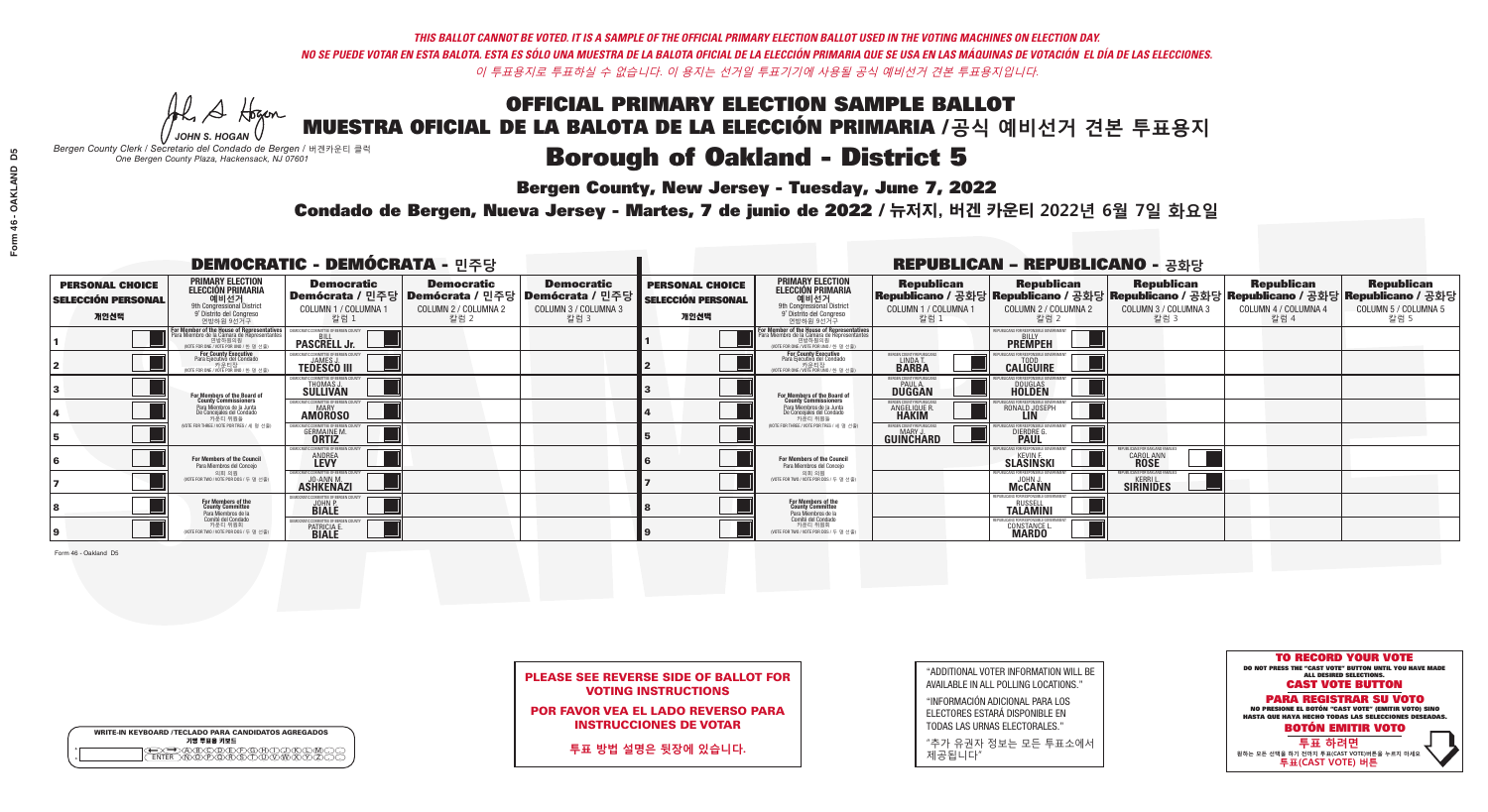A Hogen

**Bergen County, New Jersey - Tuesday, June 7, 2022** 

|   | <b>WRITE-IN KEYBOARD /TECLADO PARA CANDIDATOS AGREGADOS</b><br>기명 투표용 키보드 |
|---|---------------------------------------------------------------------------|
| o | .)B)C)DE)F)G)H)                                                           |
| o | <u>እጅአል አል</u>                                                            |

*JOHN S. HOGAN Bergen County Clerk / Secretario del Condado de Bergen /* 버겐카운티 클럭 *One Bergen County Plaza, Hackensack, NJ 07601*

Condado de Bergen, Nueva Jersey - Martes, 7 de junio de 2022 / 뉴저지, 버겐 카운티 2022년 6월 7일 화요일 *One Bergen County Plaza, Hackensack, NJ 07601*



PLEASE SEE REVERSE SIDE OF BALLOT FOR VOTING INSTRUCTIONS

POR FAVOR VEA EL LADO REVERSO PARA INSTRUCCIONES DE VOTAR

**투표 방법 설명은 뒷장에 있습니다.**

| "ADDITIONAL VOTER INFORMATION WILL BE |
|---------------------------------------|
| AVAILABLE IN ALL POLLING LOCATIONS."  |
|                                       |

"INFORMACIÓN ADICIONAL PARA LOS ELECTORES ESTARÁ DISPONIBLE EN TODAS LAS URNAS ELECTORALES."

"추가 유권자 정보는 모든 투표소에서 제공됩니다"

| <b>DEMOCRATIC - DEMÓCRATA - 민주당</b>                         |                                                                                                                                             |                                                                           |                                                   |                                                                                                        |                                                             |                                                                                                                                                       |                                                                                                                                              | <b>REPUBLICAN - REPUBLICANO - 공화당</b>              |                                                    |                                                   |                                                   |
|-------------------------------------------------------------|---------------------------------------------------------------------------------------------------------------------------------------------|---------------------------------------------------------------------------|---------------------------------------------------|--------------------------------------------------------------------------------------------------------|-------------------------------------------------------------|-------------------------------------------------------------------------------------------------------------------------------------------------------|----------------------------------------------------------------------------------------------------------------------------------------------|----------------------------------------------------|----------------------------------------------------|---------------------------------------------------|---------------------------------------------------|
| <b>PERSONAL CHOICE</b><br><b>SELECCIÓN PERSONAL</b><br>개인선택 | <b>PRIMARY ELECTION</b><br><b>ELECCIÓN PRIMARIA</b><br>예비선거<br>애비선거<br>9° Distrito del Congreso<br>연방하원 9선거구                                | <b>Democratic</b><br>COLUMN 1 / COLUMNA 1<br>칼럼                           | <b>Democratic</b><br>COLUMN 2 / COLUMNA 2<br>칼럼 2 | <b>Democratic</b><br>Demócrata / 민주당 Demócrata / 민주당 Demócrata / 민주당 D<br>COLUMN 3 / COLUMNA 3<br>칼럼 3 | <b>PERSONAL CHOICE</b><br><b>SELECCIÓN PERSONAL</b><br>개인선택 | <b>PRIMARY ELECTION</b><br>ELECCIÓN PRIMARIA<br>예비선거<br>9th Congressional District<br>9° Distrito del Congreso<br>연방하원 9선거구                           | <b>Republican</b><br>Republicano / 공화당 Republicano / 공화당 Republicano / 공화당 Republicano / 공화당 Republicano / 공화당<br>COLUMN 1 / COLUMNA 1<br>칼럼 | <b>Republican</b><br>COLUMN 2 / COLUMNA 2<br>칼럼 2  | <b>Republican</b><br>COLUMN 3 / COLUMNA 3<br>칼럼 3  | <b>Republican</b><br>COLUMN 4 / COLUMNA 4<br>칼럼 4 | <b>Republican</b><br>COLUMN 5 / COLUMNA 5<br>칼럼 5 |
|                                                             | or Member of the House of Representatives<br>ara Miembro de la Cámara de Representantes<br>연방하원의원<br>(VOTE FOR ONE / VOTE POR UNO / 한 명 선출) | <b>PASCRELL Jr.</b>                                                       |                                                   |                                                                                                        |                                                             | .<br>F <mark>or Member of the House of Representative</mark> s<br>Para Miembro de la Cámara de Representantes<br>NOTE FOR ONE / VOTE POR UNO / 한 명 선출 |                                                                                                                                              | PUBLICANS FOR RESPONSIBLE GOVERN<br><b>PREMPEH</b> |                                                    |                                                   |                                                   |
|                                                             | For County Executive<br>Para Ejecutivo del Condado<br>7 카운티장<br>(VOTE FOR ONE / VOTE POR UNO / 한 명 선출)                                      | EMOCRATIC COMMITTEE OF BERGEN COUNTY<br><b>TEDESCO III</b>                |                                                   |                                                                                                        |                                                             | For County Executive<br>Para Ejecutivo del Condado<br>카운티장<br>(VOTE FOR ONE / VOTE POR UNO / 한 명 선출)                                                  | ERGEN COUNTY REPUBLICA<br><b>I INDAT</b><br><b>BARBA</b>                                                                                     | <b>CALIGUIRE</b>                                   |                                                    |                                                   |                                                   |
|                                                             | For Members of the Board of<br>County Commissioners                                                                                         | CRATIC COMMITTEE OF BERGEN COUNT<br>THOMAS J.                             |                                                   |                                                                                                        |                                                             | <b>For Members of the Board of</b><br>County Commissioners                                                                                            | ERGEN COUNTY REPUBLICAN<br><b>PAUL A.</b><br><b>DUGGAN</b>                                                                                   | <b>DOUGLAS</b>                                     |                                                    |                                                   |                                                   |
|                                                             | Para Miembros de la Junta<br>De Concejales del Condado<br>카운티 위원들                                                                           | <b>DCRATIC COMMITTEE OF BERGEN COUNT</b><br><b>MARY</b><br><b>AMOROSO</b> |                                                   |                                                                                                        |                                                             | Para Miembros de la Junta<br>De Concejales del Condado<br>카우티 위원들                                                                                     | RGEN COUNTY REPUBLICAN<br>ANGELIQUE R                                                                                                        | RONALD JOSEPH                                      |                                                    |                                                   |                                                   |
|                                                             | NOTE FOR THREE / VOTE POR TRES / 세 명 선출                                                                                                     | JTIC COMMITTEE OF BERGEN COI<br><b>GERMAINE M.</b><br><b>ORTIZ</b>        |                                                   |                                                                                                        |                                                             | (VOTE FOR THREE / VOTE POR TRES / 세 명 선출)                                                                                                             | ERGEN COUNTY REPUBLICANS<br>$MARY$ .<br>GUINCHARD                                                                                            | FNR RESPNNSIRI E I<br>DIERDRE <sup>(1</sup>        |                                                    |                                                   |                                                   |
|                                                             | For Members of the Council<br>Para Miembros del Conceio                                                                                     | MOCRATIC COMMITTEE OF BERGEN COUNTY<br><b>ANDREA</b>                      |                                                   |                                                                                                        |                                                             | For Members of the Council<br>Para Miembros del Concejo                                                                                               |                                                                                                                                              | HRI ICANS ENR RESPONSIRI E G<br><b>SLÄSINSKI</b>   | EPUBLICANS FOR OAKLAND FAMILIES<br>CAROL ANN       |                                                   |                                                   |
|                                                             | 의회 의원<br>(VOTE FOR TWO / VOTE POR DOS / 두 명 선출)                                                                                             | EMOCRATIC COMMITTEE OF BERGEN COUNTY<br><b>ASHKENAZI</b>                  |                                                   |                                                                                                        |                                                             | 의회 의원<br>NOTE FOR TWO / VOTE POR DOS / 두 명 선출)                                                                                                        |                                                                                                                                              | <b>McCANN</b>                                      | PUBLICANS FOR OAKLAND FAMILIES<br><b>SIRINIDES</b> |                                                   |                                                   |
|                                                             | For Members of the<br>County Committee<br>Para Miembros de la                                                                               | <b>SCHARLES R.</b><br>SCHWARTZ Jr.                                        |                                                   |                                                                                                        |                                                             | For Members of the<br>County Committee<br>Para Miembros de la<br>Comité del Condado                                                                   |                                                                                                                                              | <b>NO PETITION FILED</b>                           |                                                    |                                                   |                                                   |
|                                                             | Comité del Condado<br>카운티 위원회<br>(VOTE FOR TWO / VOTE POR DOS / 두 명 선출)                                                                     | EMOCRATIC COMMITTEE OF RERGEN COUNTY<br><b>FLEESON</b>                    |                                                   |                                                                                                        |                                                             | 카운티 위원회<br>NOTE FOR TWO / VOTE POR DOS / 두 명 선출)                                                                                                      |                                                                                                                                              | <b>NO PETITION FILED</b>                           |                                                    |                                                   |                                                   |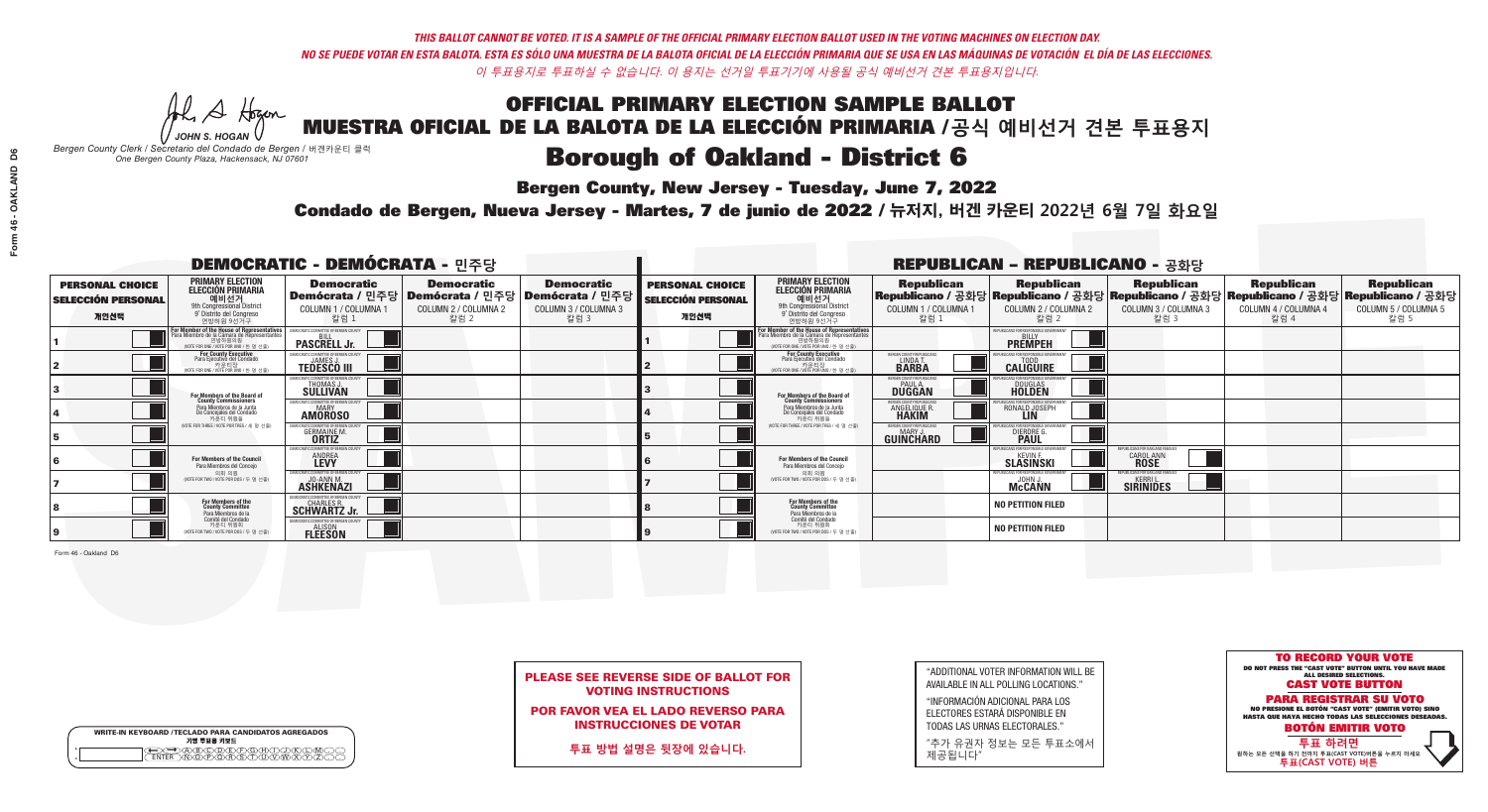**Bergen County, New Jersey - Tuesday, June 7, 2022** 

A Hogen *JOHN S. HOGAN*

|         | <b>WRITE-IN KEYBOARD /TECLADO PARA CANDIDATOS AGREGADOS</b><br>기명 투표용 키보드 |
|---------|---------------------------------------------------------------------------|
| ٥       | .)(B)C)(D)(E)(F)(G)(H)(                                                   |
| $\circ$ | <u>፝ዀፙቑ፝፠ዾ</u>                                                            |

*Bergen County Clerk / Secretario del Condado de Bergen /* 버겐카운티 클럭 *One Bergen County Plaza, Hackensack, NJ 07601*

Condado de Bergen, Nueva Jersey - Martes, 7 de junio de 2022 / 뉴저지, 버겐 카운티 2022년 6월 7일 화요일 *One Bergen County Plaza, Hackensack, NJ 07601*



PLEASE SEE REVERSE SIDE OF BALLOT FOR VOTING INSTRUCTIONS

POR FAVOR VEA EL LADO REVERSO PARA INSTRUCCIONES DE VOTAR

**투표 방법 설명은 뒷장에 있습니다.**

"ADDITIONAL VOTER INFORMATION WILL BE AVAILABLE IN ALL POLLING LOCATIONS."

"INFORMACIÓN ADICIONAL PARA LOS ELECTORES ESTARÁ DISPONIBLE EN TODAS LAS URNAS ELECTORALES."

"추가 유권자 정보는 모든 투표소에서 제공됩니다"

| <b>DEMOCRATIC - DEMÓCRATA - 민주당</b>                         |                                                                                                                                               |                                                                     |                                                   |                                                                                                              | <b>REPUBLICAN - REPUBLICANO - 공화당</b>                       |                                                                                                                                               |                                                            |                                                                                                                                                |                                                             |                                                           |                                                   |
|-------------------------------------------------------------|-----------------------------------------------------------------------------------------------------------------------------------------------|---------------------------------------------------------------------|---------------------------------------------------|--------------------------------------------------------------------------------------------------------------|-------------------------------------------------------------|-----------------------------------------------------------------------------------------------------------------------------------------------|------------------------------------------------------------|------------------------------------------------------------------------------------------------------------------------------------------------|-------------------------------------------------------------|-----------------------------------------------------------|---------------------------------------------------|
| <b>PERSONAL CHOICE</b><br><b>SELECCIÓN PERSONAL</b><br>개인선택 | <b>PRIMARY ELECTION</b><br><b>ELECCIÓN PRIMARIA</b><br>예비선거<br><sup>9th</sup> Congressional District<br>9° Distrito del Congreso<br>연방하원 9선거구 | <b>Democratic</b><br>COLUMN 1 / COLUMNA 1<br>칼럼 :                   | <b>Democratic</b><br>COLUMN 2 / COLUMNA 2<br>칼럼 2 | <b>Democratic</b><br>  Demócrata / 민주당   Demócrata / 민주당   Demócrata / 민주당  <br>COLUMN 3 / COLUMNA 3<br>칼럼 3 | <b>PERSONAL CHOICE</b><br><b>SELECCIÓN PERSONAL</b><br>개인선택 | <b>PRIMARY ELECTION</b><br>ELECCIÓN PRIMARIA<br>9th Congressional District<br>9° Distrito del Congreso<br>연방하원 9선거구                           | <b>Republican</b><br>COLUMN 1 / COLUMNA 1<br>칼럼 1          | <b>Republican</b><br>Republicano / 공화당 Republicano / 공화당 Republicano / 공화당 Republicano / 공화당 Republicano / 공화당<br>COLUMN 2 / COLUMNA 2<br>칼럼 2 | <b>Republican</b><br>COLUMN 3 / COLUMNA 3<br>칼럼 3           | <b>Republican</b><br>COLUMN 4 / COLUMNA 4<br>칼럼 4         | <b>Republican</b><br>COLUMN 5 / COLUMNA 5<br>칼럼 5 |
|                                                             | For Member of the House of Representatives<br>Para Miembro de la Cámara de Representantes<br>NOTE FOR ONE / VOTE POR UNO / 한 명 선출)            | <b>PASCRELL Jr.</b>                                                 |                                                   |                                                                                                              |                                                             | For Member of the House of Representatives<br>Para Miembro de la Cámara de Representantes<br>연방하원의원<br>(VOTE FOR ONE / VOTE POR UNO / 한 명 선출) |                                                            | <b>PREMPEH</b>                                                                                                                                 |                                                             |                                                           |                                                   |
|                                                             | For County Executive<br>Para Ejecutivo del Condado<br>기운티장<br>(VOTE FOR ONE / VOTE POR UNO / 한 명 선출)                                          | <b>EMOCRATIC COMMITTEE OF BERGEN COUNTY</b><br><b>TEDESCO III</b>   |                                                   |                                                                                                              |                                                             | For County Executive<br>Para Ejecutivo del Condado<br>7 카운티장<br>(VOTE FOR ONE / VOTE POR UNO / 한 명 선출)                                        | BERGEN COUNTY REPUBLICAN<br>LINDA T.                       | <b>CALIGUIRE</b>                                                                                                                               |                                                             |                                                           |                                                   |
|                                                             | <b>For Members of the Board of<br/>County Commissioners</b>                                                                                   | CRATIC COMMITTEE OF BERGEN CI<br>THOMAS J.                          |                                                   |                                                                                                              |                                                             | For Members of the Board of<br>County Commissioners                                                                                           | ERGEN COUNTY REPUBLICAL<br><b>PAUL A.</b><br><b>DUGGAN</b> | <b>DOUGLAS</b>                                                                                                                                 |                                                             |                                                           |                                                   |
|                                                             | Para Miembros de la Junta<br>De Concejales del Condado<br>카우티 위원들                                                                             | MOCRATIC COMMITTEE OF BERGEN COUNT<br><b>MARY</b><br><b>AMOROSO</b> |                                                   |                                                                                                              |                                                             | Para Miembros de la Junta<br>De Concejales del Condado<br>카운티 위원들                                                                             | <b>RGEN COUNTY REPUBLICAN</b><br><b>ANGELIQUE R</b>        | RONALD JOSEPH                                                                                                                                  |                                                             |                                                           |                                                   |
|                                                             | NOTE FOR THREE / VOTE POR TRES / 세 명 선출)                                                                                                      | TIC COMMITTEE OF RERGEN C<br><b>GERMAINE M</b><br><b>ORTIZ</b>      |                                                   |                                                                                                              |                                                             | NOTE FOR THREE / VOTE POR TRES / 세 명 선출                                                                                                       | <b>FRGEN COUNTY REPUBLICANS</b><br><b>GUINCHARD</b>        | DIERDRE <sup>C</sup>                                                                                                                           |                                                             |                                                           |                                                   |
|                                                             | <b>For Members of the Council</b><br>Para Miembros del Conceio                                                                                | MOCRATIC COMMITTEE OF BERG<br><b>ANDREA</b>                         |                                                   |                                                                                                              |                                                             | <b>For Members of the Council</b><br>Para Miembros del Concejo                                                                                |                                                            | SLÄŠINSKI                                                                                                                                      | PUBI ICANS FOR OAKI AND FAMILII<br>CAROL ANN<br><b>ROSE</b> |                                                           |                                                   |
|                                                             | 의회 의원<br>NOTE FOR TWO / VOTE POR DOS / 두 명 선출)                                                                                                | <b>JO-ANN M.</b><br><b>ASHKENAZI</b>                                |                                                   |                                                                                                              |                                                             | 의회 의원<br>NOTE FOR TWO / VOTE POR DOS / 두 명 선출)                                                                                                |                                                            | <b>McCANN</b>                                                                                                                                  | PUBLICANS FOR OAKLAND FAMILI<br><b>SIRINIDES</b><br>-1      |                                                           |                                                   |
|                                                             | For Members of the<br>County Committee<br>Para Miembros de la                                                                                 | <b>STRAUSS</b>                                                      |                                                   |                                                                                                              |                                                             | <b>For Members of the<br/>County Committee</b>                                                                                                |                                                            | <b>MICHAEL A</b>                                                                                                                               |                                                             | RESTORE THE REPUBLIC<br><b>KRISTINA</b><br><b>PAWELKO</b> |                                                   |
|                                                             | Comité del Condado<br>카운티 위원회<br>VOTE FOR TWO / VOTE POR DOS / 두 명 선출)                                                                        | <b>STRAUSS</b>                                                      |                                                   |                                                                                                              |                                                             | Para Miembros de la<br>Comité del Condado<br>카운티 위원회<br>NOTE FOR TWO / VOTE POR DOS / 두 명 선출)                                                 |                                                            | REPUBLICANS FOR RESPONSIBLE (<br><b>CATHERINE</b>                                                                                              |                                                             |                                                           |                                                   |